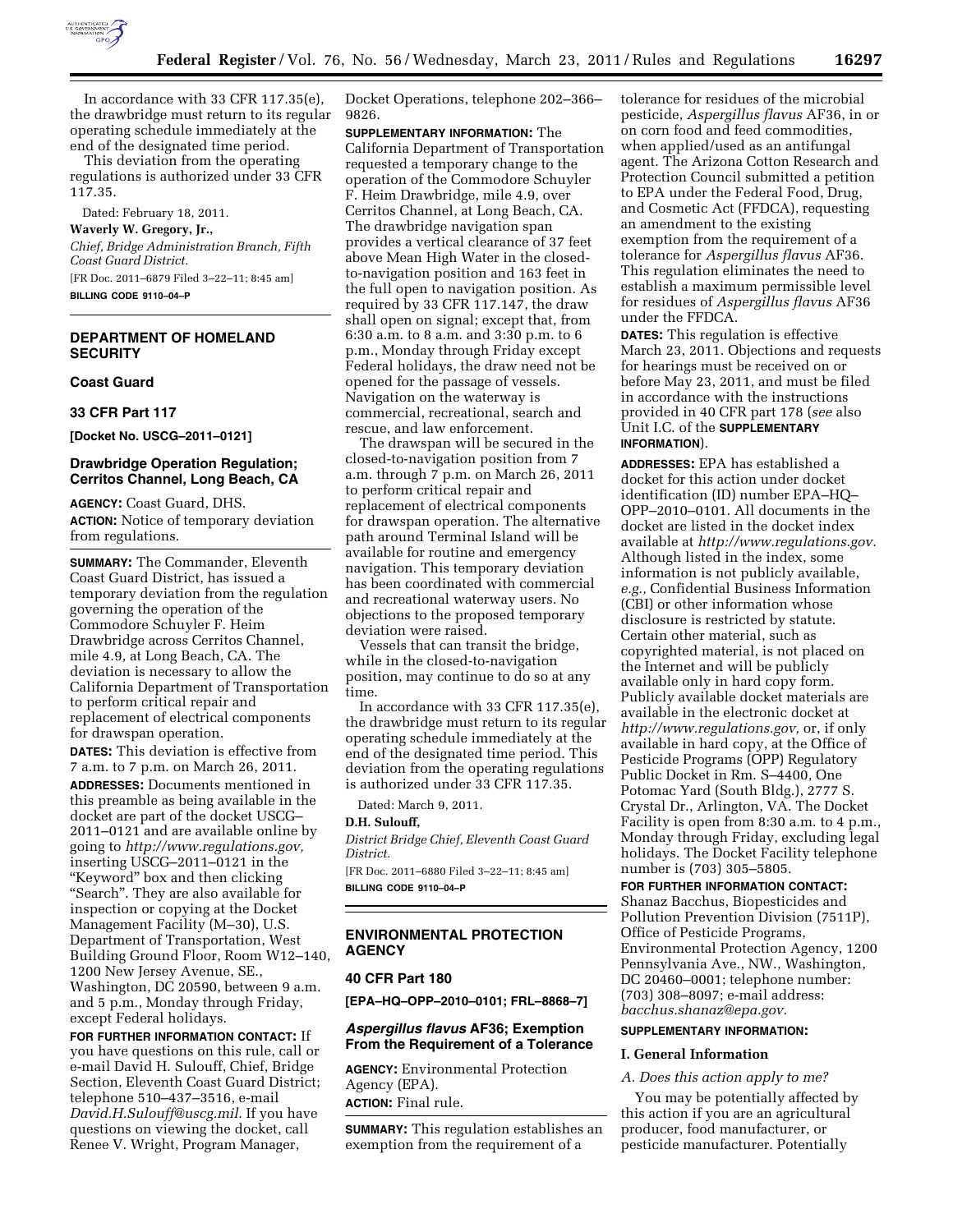affected entities may include, but are not limited to:

• Crop production (NAICS code 111). • Animal production (NAICS code

112).

• Food manufacturing (NAICS code 311).

• Pesticide manufacturing (NAICS code 32532).

This listing is not intended to be exhaustive, but rather provides a guide for readers regarding entities likely to be affected by this action. Other types of entities not listed in this unit could also be affected. The North American Industrial Classification System (NAICS) codes have been provided to assist you and others in determining whether this action might apply to certain entities. If you have any questions regarding the applicability of this action to a particular entity, consult the person listed under **FOR FURTHER INFORMATION CONTACT**.

### *B. How can I get electronic access to other related information?*

You may access a frequently updated electronic version of 40 CFR part 180 through the Government Printing Office's e-CFR site at *[http://](http://www.gpoaccess.gov/ecfr)  [www.gpoaccess.gov/ecfr.](http://www.gpoaccess.gov/ecfr)* 

# *C. How can I file an objection or hearing request?*

Under FFDCA section 408(g), 21 U.S.C. 346a(g), any person may file an objection to any aspect of this regulation and may also request a hearing on those objections. You must file your objection or request a hearing on this regulation in accordance with the instructions provided in 40 CFR part 178. To ensure proper receipt by EPA, you must identify docket ID number EPA–HQ– OPP–2010–0101 in the subject line on the first page of your submission. All objections and requests for a hearing must be in writing, and must be received by the Hearing Clerk on or before May 23, 2011. Addresses for mail and hand delivery of objections and hearing requests are provided in 40 CFR 178.25(b).

In addition to filing an objection or hearing request with the Hearing Clerk as described in 40 CFR part 178, please submit a copy of the filing that does not contain any CBI for inclusion in the public docket. Information not marked confidential pursuant to 40 CFR part 2 may be disclosed publicly by EPA without prior notice. Submit a copy of your non-CBI objection or hearing request, identified by docket ID number EPA–HQ–OPP–2010–0101, by one of the following methods:

• *Federal eRulemaking Portal: [http://www.regulations.gov.](http://www.regulations.gov)* Follow the on-line instructions for submitting comments.

• *Mail:* OPP Regulatory Public Docket (7502P), Environmental Protection Agency, 1200 Pennsylvania Ave., NW., Washington, DC 20460–0001.

• *Delivery:* OPP Regulatory Public Docket (7502P), Environmental Protection Agency, Rm. S–4400, One Potomac Yard (South Bldg.), 2777 S. Crystal Dr., Arlington, VA. Deliveries are only accepted during the Docket Facility's normal hours of operation (8:30 a.m. to 4 p.m., Monday through Friday, excluding legal holidays). Special arrangements should be made for deliveries of boxed information. The Docket Facility telephone number is (703) 305–5805.

# **II. Background and Statutory Findings**

In the **Federal Register** of March 3, 2010 (75 FR 9596) (FRL–8811–2), EPA issued a notice pursuant to section 408(d)(3) of FFDCA, 21 U.S.C. 346a(d)(3), announcing the filing of a pesticide tolerance petition (PP 9E7662) by the Arizona Cotton Research and Protection Council, 3721 East Wier Ave., Phoenix, AZ 85040–2933. The petition requested that 40 CFR 180.1206 be amended by establishing an exemption from the requirement of a tolerance for residues of *Aspergillus flavus* AF36 in or on corn food and feed commodities. This notice referenced a summary of the petition prepared on behalf of the petitioner, Arizona Cotton Research and Protection Council, which is available in the docket, *[http://](http://www.regulations.gov) [www.regulations.gov.](http://www.regulations.gov)* Comments were received on the notice of filing. EPA's response to these comments is discussed in Unit VII.C.

Section 408(c)(2)(A)(i) of FFDCA allows EPA to establish an exemption from the requirement for a tolerance (the legal limit for a pesticide chemical residue in or on a food) only if EPA determines that the exemption is "safe." Section 408(c)(2)(A)(ii) of FFDCA defines "safe" to mean that "there is a reasonable certainty that no harm will result from aggregate exposure to the pesticide chemical residue, including all anticipated dietary exposures and all other exposures for which there is reliable information.'' This includes exposure through drinking water and in residential settings but does not include occupational exposure. Pursuant to section  $408(c)(2)(B)$  of FFDCA, in establishing or maintaining in effect an exemption from the requirement of a tolerance, EPA must take into account the factors set forth in section 408(b)(2)(C) of FFDCA, which require EPA to give special consideration to exposure of infants and children to the

pesticide chemical residue in establishing a tolerance and to ''ensure that there is a reasonable certainty that no harm will result to infants and children from aggregate exposure to the pesticide chemical residue. \* \* \*" Additionally, section 408(b)(2)(D) of FFDCA requires that EPA consider ''available information concerning the cumulative effects of [a particular pesticide's] residues and other substances that have a common mechanism of toxicity.''

EPA performs a number of analyses to determine the risks from aggregate exposure to pesticide residues. First, EPA determines the toxicity of pesticides. Second, EPA examines exposure to the pesticide through food, drinking water, and through other exposures that occur as a result of pesticide use in residential settings.

### **III. Toxicological Profile**

Consistent with section 408(b)(2)(D) of FFDCA, EPA has reviewed the available scientific data and other relevant information in support of this action and considered its validity, completeness, and reliability, and the relationship of this information to human risk. EPA has also considered available information concerning the variability of the sensitivities of major identifiable subgroups of consumers, including infants and children.

The nature and toxicological profile of *Aspergillus flavus* AF36 was previously described in the **Federal Register** of July 14, 2003 (68 FR 41541) (FRL–7311–6). Those health effects data were the basis for establishing the tolerance exemption for *Aspergillus flavus* AF36, a nonaflatoxin-producing strain of *Aspergillus flavus,* in or on cotton and its food/feed commodities in 40 CFR 180.1206 and also for temporary tolerance exemptions for experimental use of *Aspergillus flavus* AF36 on pistachio (72 FR 28871, May 23, 2007) (FRL–8129–4) and on corn (72 FR 72965, Dec. 26, 2007) (FRL– 8342–1). EPA has reviewed the available data in support of this action.

*Aspergillus flavus* AF36 is neither toxic nor infective via the oral and pulmonary routes. It was placed in Toxicity Category IV for acute oral effects. The Toxicity Category III designation for acute inhalation effects is based on the granular nature of the pesticide and the submitted pulmonary studies. This microbial pesticide has been used for more than a decade in experimental laboratory and field trials and in agricultural practice on cotton in Arizona, California, and Texas without any reports of adverse dermal irritation or hypersensitivity effects. Data and information from the public literature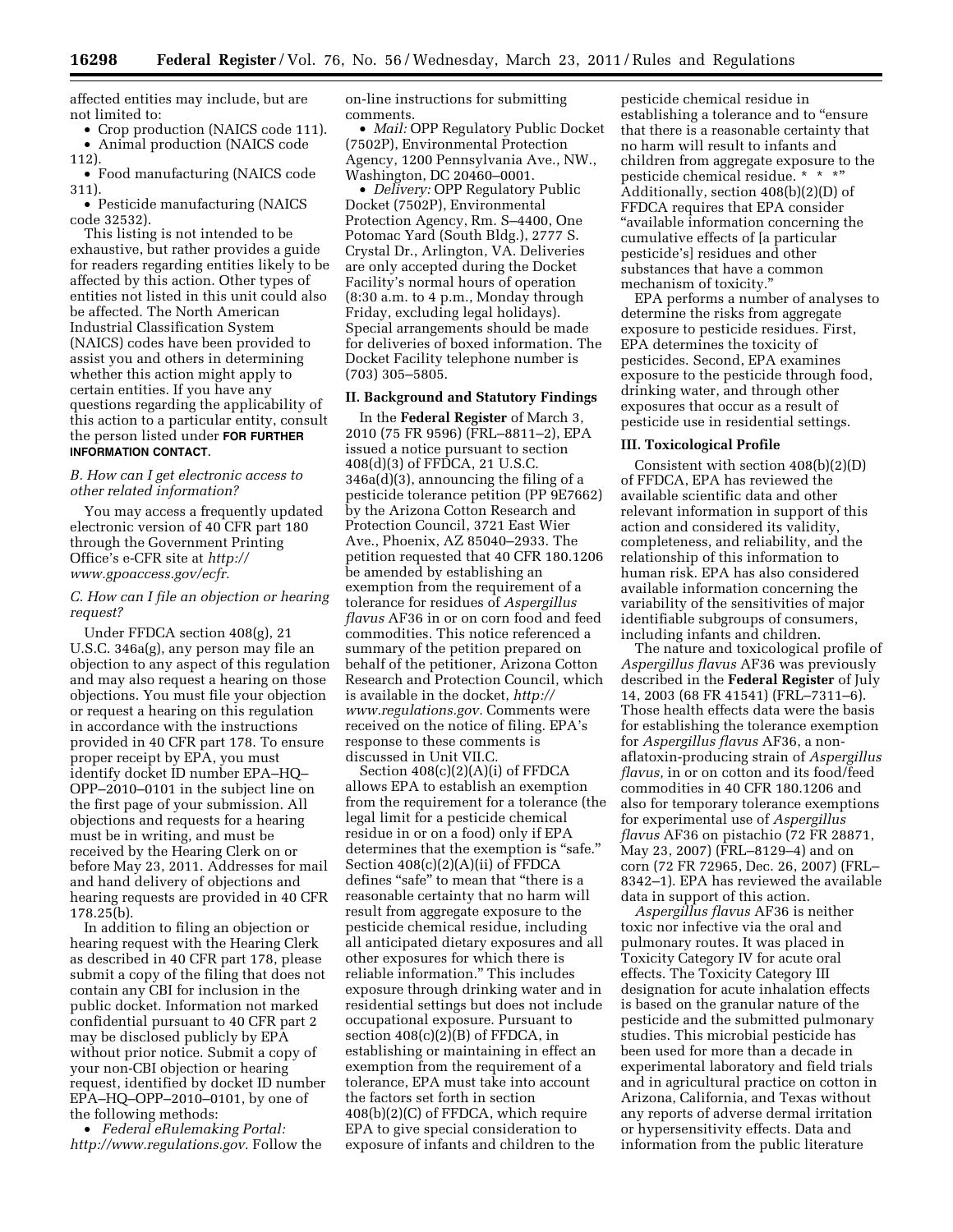indicate that there will not be any incremental harm from the use of *Aspergillus flavus* AF36 for reduction of aflatoxin. No further toxicological data are required to support this exemption from the requirement of a tolerance for *Aspergillus flavus* AF36 in or on the food and feed commodities of corn.

## **IV. Aggregate Exposure**

In examining aggregate exposure, section 408 of FFDCA directs EPA to consider available information concerning exposures from the pesticide residue in food and all other nonoccupational exposures, including drinking water from ground water or surface water and exposure through pesticide use in gardens, lawns, or buildings (residential and other indoor uses).

### *A. Dietary Exposure*

1. *Food.* Current uses of *Aspergillus flavus* AF36 include use on cotton, pistachios, and corn. EPA does not expect these uses to result in any exposure that is greater than background levels of *Aspergillus flavus.* As a microbial pesticide for use on corn, *Aspergillus flavus* AF36 is labeled for application from the V7 growth stage (i.e., approximately 21–25 days after plant emergence) until silking (*i.e.,*  approximately 55–66 days after plant emergence). Once applied to corn and after exposure to moisture, *Aspergillus flavus* AF36 germinates, using the carrier upon which it is placed as a nutrient source, and effectively displaces aflatoxin-producing strains of *Aspergillus flavus* without increasing levels of cyclopiazonic acid (Ref. 1). Further, multiple-year studies, which monitored air and soil populations of *Aspergillus flavus,* including strain AF36, in cotton fields, demonstrated replacement of toxigenic (aflatoxinproducing) fungi with atoxic fungi without an increase in the overall quantity of *Aspergillus flavus* beyond normal background levels (Refs. 2 and 3). Although residues from the use of pesticides containing *Aspergillus flavus*  AF36 will likely be present on corn at the time of harvest (although likely not at higher levels than background), much like other microbial pest control agents, commodity-processing procedures (*e.g.,*  peeling, shucking, washing, and cooking) should further reduce levels of *Aspergillus flavus* AF36 below typical background levels (Ref. 4). Finally, even with the potential for negligible exposure to *Aspergillus flavus* AF36 on edible corn commodities, a previously reviewed and described acute oral toxicity and pathogenicity study (*see*  Unit III. of the **Federal Register** of July

14, 2003 (68 FR 41541) (FRL–7311–6)) showed no toxicity or infectivity in animals exposed to high levels of this active ingredient.

2. *Drinking water exposure.* Exposure to *Aspergillus flavus* AF36 via drinking water from all uses of *Aspergillus flavus*  AF36 is not likely to be greater than current/existing exposures to *Aspergillus flavus* strains, which are already present in the environment. Potential risks via exposure to drinking water or runoff may be mitigated by, among other things, percolation through soil. Thus, EPA expects exposure via drinking water from the proposed use of this non-aflatoxin-producing strain of *Aspergillus flavus* to be low, or at least not greater than existing background levels. In any event, any drinking water exposure is not likely to pose any incremental risk to adult humans, infants and children because of the lack of toxicity or infectivity of this substance. In fact, displacement of the toxigenic strains of *Aspergillus flavus* by AF36 may decrease exposure and risk to the toxigenic strains of *Aspergillus flavus* in the environment.

### *B. Other Non-Occupational Exposure*

Dermal and inhalation nonoccupational exposure are expected to be minimal to non-existent for the proposed use of *Aspergillus flavus* AF36 in or on corn. *Aspergillus flavus* AF36 is to be applied to agricultural sites not in the proximity of residential areas, schools, nursing homes, or daycares. Additionally, the *Aspergillus* flavus AF36 product to be applied to corn is in a granular form, thereby minimizing spray drift even for application methods (e.g., aerial) that may be more likely to result in pesticide movement offsite.

### **V. Cumulative Effects From Substances With a Common Mechanism of Toxicity**

Section 408(b)(2)(D)(v) of FFDCA requires that, when considering whether to establish, modify, or revoke a tolerance, EPA consider ''available information concerning the cumulative effects of [a particular pesticide's] residues and other substances that have a common mechanism of toxicity.

EPA has not found *Aspergillus flavus*  AF36 to share a common mechanism of toxicity with any other substances, and *Aspergillus flavus* AF36 does not appear to produce a toxic metabolite produced by other substances. For the purposes of this tolerance action, therefore, EPA has assumed that *Aspergillus flavus* AF36 does not have a common mechanism of toxicity with other substances. Following from this, therefore, EPA concludes that there are no cumulative effects associated with *Aspergillus* 

*flavus* AF36 that need to be considered. For information regarding EPA's efforts to determine which chemicals have a common mechanism of toxicity and to evaluate the cumulative effects of such chemicals, *see* EPA's Web site at *[http://www.epa.gov/pesticides/](http://www.epa.gov/pesticides/cumulative) [cumulative.](http://www.epa.gov/pesticides/cumulative)* 

## **VI. Determination of Safety for U.S. Population, Infants and Children**

There is reasonable certainty that no harm will result from aggregate exposures to residues of *Aspergillus flavus* AF36, in its use as an antifungal agent, to the U. S. population, including infants and children. This includes all anticipated dietary exposures and all other exposures for which there is reliable information. As discussed previously, there appears to be no potential for harm from this fungus in its use as an antifungal agent via dietary exposure since the organism is nontoxic and non-pathogenic to animals and humans. EPA has arrived at this conclusion based on the very low levels of mammalian toxicity for acute oral and pulmonary effects with no toxicity or infectivity at the doses tested (*See*  Unit III. above).

FFDCA section 408(b)(2)(C) provides that EPA shall apply an additional tenfold margin of exposure (safety) for infants and children in the case of threshold effects to account for prenatal and postnatal toxicity and the completeness of the data base unless EPA determines that a different margin of exposure (safety) will be safe for infants and children. Margins of exposure (safety) are often referred to as uncertainty (safety) factors. In this instance, based on all the available information, EPA concludes that the fungus, *Aspergillus flavus* AF36, is nontoxic to mammals, including infants and children. Because there are no threshold effects of concern to infants, children and adults when *Aspergillus flavus*  AF36 is used as labeled, the provision requiring an additional margin of safety does not apply. As a result, EPA has not used a margin of exposure (safety) approach to assess the safety of *Aspergillus flavus* AF36.

### **VII. Other Considerations**

#### *A. Analytical Enforcement Methodology*

An analytical method is not required for enforcement purposes since EPA is establishing an exemption from the requirement of a tolerance without any numerical limitation.

#### *B. International Residue Limits*

In making its tolerance decisions, EPA seeks to harmonize U.S. tolerances with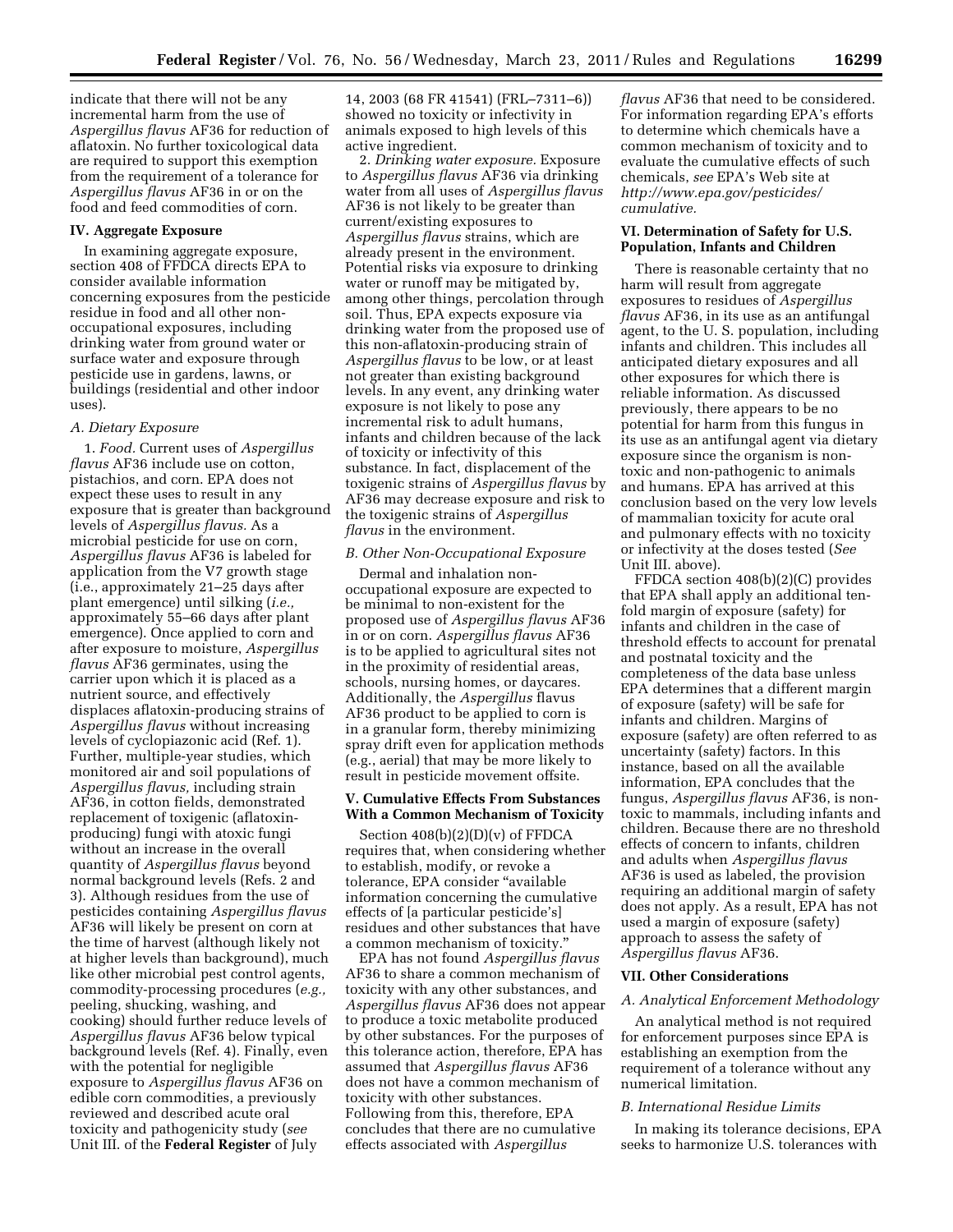international standards whenever possible, consistent with U.S. food safety standards and agricultural practices. In this context, EPA considers the international maximum residue limits (MRLs) established by the Codex Alimentarius Commission (Codex), as required by FFDCA section 408(b)(4). The Codex Alimentarius is a joint U.N. Food and Agriculture Organization/ World Health Organization food standards program, and it is recognized as an international food safety standards-setting organization in trade agreements to which the United States is a party. EPA may establish a tolerance that is different from a Codex MRL; however, FFDCA section 408(b)(4) requires that EPA explain the reasons for departing from the Codex level.

The Codex has not established a MRL for *Aspergillus flavus* AF36.

### *C. Response to Comments*

In total, four comments were received in response to the **Federal Register**  notice published by EPA to announce receipt of the Arizona Cotton Research and Protection Council's petition. Three comments expressed support for the petition, while the other comment was filed in opposition.

The one substantive, negative comment indicated overall support for *Aspergillus flavus* NRRL 21882, another microbial pesticide intended for aflatoxin reduction. Primarily, this commenter articulated concern about the possible expression of cyclopiazonic acid (CPA) by the *Aspergillus flavus* 36 atoxigenic strain. That is, the commenter asserted that, while reduction of aflatoxin is an admirable goal, the substitution of one mycotoxin, aflatoxin, for another, CPA (albeit a less toxic one), was not acceptable. The commenter claimed that CPA could only be observed in field trials and was not directly observed by analysis of the active ingredient.

Field trial data presented by the petitioner to EPA demonstrated that there was no increase in CPA levels above background in treated corn. In addition, the use of *Aspergillus flavus*  AF36 reduced aflatoxin levels in the treated fields compared to untreated plots. Given this new information (See Ref. 1), as well as previously reviewed data on *Aspergillus flavus* AF36, EPA has concluded there is a reasonable certainty that no harm will result to the U.S. population, including infants and children, from aggregate exposure to residues of *Aspergillus flavus* AF36 in or on the food and feed commodities of corn, when applied/used as an antifungal agent. Thus, under the

standard in FFDCA section 408(c)(2), a tolerance exemption is appropriate.

#### **VIII. Conclusions**

EPA concludes that there is a reasonable certainty that no harm will result to the U.S. population, including infants and children, from aggregate exposure to residues of *Aspergillus flavus* AF36. Therefore, an exemption is established for residues of *Aspergillus flavus* AF36 in or on corn, field, forage; corn, field, grain; corn, field, stover; corn, field, aspirated grain fractions; corn, sweet, kernel plus cob with husk removed; corn, sweet, forage; corn, sweet, stover; corn, pop, grain; and corn, pop, stover, when applied/used as an antifungal agent.

#### **IX. References**

- 1. U.S. EPA. 2011. *Aspergillus flavus* AF36 Use on Corn. Memorandum from J.V. Gagliardi, PhD and J.L. Kough, PhD to S. Bacchus dated February 24, 2011 (available as ''Supporting & Related Materials'' within docket ID number EPA–HQ–OPP–2010–0101 at *[http://](http://www.regulations.gov) [www.regulations.gov.](http://www.regulations.gov)*).
- 2. U.S. EPA. 2003. Environmental Hazard Assessment for the Microbial Pesticide, *Aspergillus flavus* AF36 for Conditional Registration in Arizona and EUP Extension in Texas. Memorandum from G.S. Tomimatsu, PhD and Z. Vaituzis, PhD to S. Bacchus dated May 16, 2003.
- 3. U.S. EPA. 2003. BPPD Review of Soil and Air Monitoring Studies and Product Performance Testing (Efficacy) Submitted by USDA Southern Regional Research Center/IR–4 as a Condition of Registration and EUP Extension (Texas) for *Aspergillus flavus* AF36. Memorandum from G.S. Tomimatsu, PhD and J. Kough, PhD to S. Bacchus dated May 15, 2003.
- 4. U.S. EPA. 1996. Microbial Pesticide Test Guidelines—Background for Residue Analysis of Microbial Pest Control Agents (OPPTS 885.2000). Available from: *[http://www.epa.gov/ocspp/pubs/](http://www.epa.gov/ocspp/pubs/frs/publications/Test_Guidelines/series885.htm)  [frs/publications/Test](http://www.epa.gov/ocspp/pubs/frs/publications/Test_Guidelines/series885.htm)*\_*Guidelines/ [series885.htm.](http://www.epa.gov/ocspp/pubs/frs/publications/Test_Guidelines/series885.htm)*

## **X. Statutory and Executive Order Reviews**

This final rule establishes an exemption from the requirement of a tolerance under section 408(d) of FFDCA in response to a petition submitted to EPA. The Office of Management and Budget (OMB) has exempted these types of actions from review under Executive Order 12866, entitled *Regulatory Planning and Review* (58 FR 51735, October 4, 1993). Because this final rule has been exempted from review under Executive Order 12866, this final rule is not subject to Executive Order 13211, entitled *Actions Concerning Regulations That Significantly Affect Energy Supply,* 

*Distribution, or Use* (66 FR 28355, May 22, 2001), or Executive Order 13045, entitled *Protection of Children from Environmental Health Risks and Safety Risks* (62 FR 19885, April 23, 1997). This final rule does not contain any information collections subject to OMB approval under the Paperwork Reduction Act (PRA), 44 U.S.C. 3501 *et seq.,* nor does it require any special considerations under Executive Order 12898, entitled *Federal Actions to Address Environmental Justice in Minority Populations and Low-Income Populations* (59 FR 7629, February 16, 1994).

Since tolerances and exemptions that are established on the basis of a petition under section 408(d) of FFDCA, such as the tolerance exemption in this final rule, do not require the issuance of a proposed rule, the requirements of the Regulatory Flexibility Act (RFA) (5 U.S.C. 601 *et seq.*) do not apply.

This final rule directly regulates growers, food processors, food handlers, and food retailers, not States or tribes. As a result, this action does not alter the relationships or distribution of power and responsibilities established by Congress in the preemption provisions of section 408(n)(4) of FFDCA. As such, EPA has determined that this action will not have a substantial direct effect on States or tribal governments, on the relationship between the national government and the States or tribal governments, or on the distribution of power and responsibilities among the various levels of government or between the Federal Government and Indian tribes. Thus, EPA has determined that Executive Order 13132, entitled *Federalism* (64 FR 43255, August 10, 1999), and Executive Order 13175, entitled *Consultation and Coordination with Indian Tribal Governments* (65 FR 67249, November 9, 2000), do not apply to this final rule. In addition, this final rule does not impose any enforceable duty or contain any unfunded mandate as described under Title II of the Unfunded Mandates Reform Act of 1995 (UMRA) (Pub. L. 104–4).

This action does not involve any technical standards that would require EPA consideration of voluntary consensus standards pursuant to section 12(d) of the National Technology Transfer and Advancement Act of 1995 (NTTAA), Public Law 104–113, section 12(d) (15 U.S.C. 272 note).

#### **XI. Congressional Review Act**

The Congressional Review Act, 5 U.S.C. 801 *et seq.,* generally provides that before a rule may take effect, the agency promulgating the rule must submit a rule report to each House of